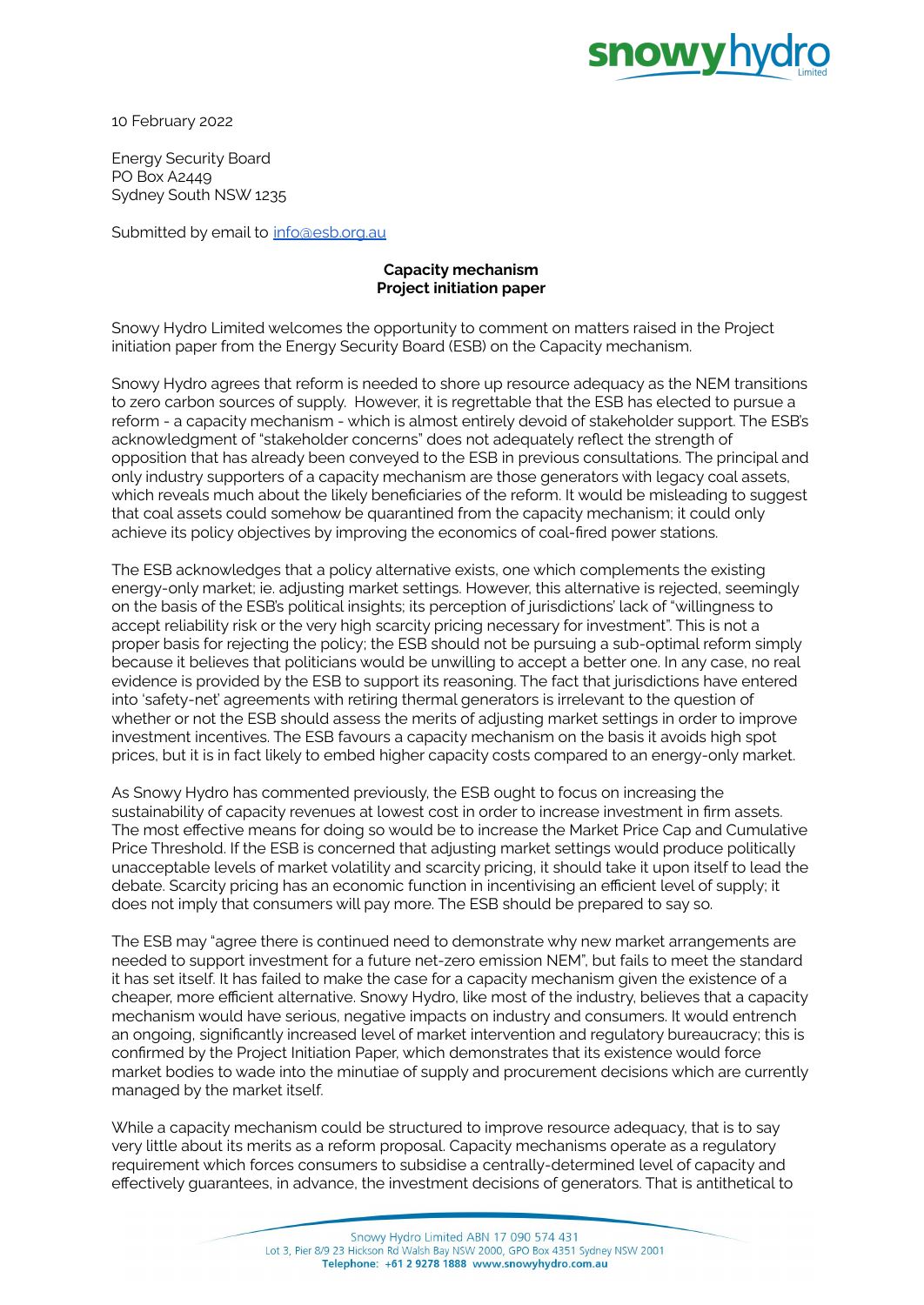the success of the NEM over the past two decades, which has relied on decentralised risk management to produce efficient outcomes for consumers. A capacity mechanism would, to a significant extent, abandon this critical element of the NEM, imposing in its place a centralised, bureaucratic determination of the NEM's capacity requirements. That will reduce efficiency and increase costs for industry and consumers. That is confirmed by the experience of the capacity market which operates in Western Australia (the WEM) and international jurisdictions. The ESB, then, ought to acknowledge that whatever the likely outcomes of a capacity mechanism, it will almost certainly increase costs for consumers. Cost effectiveness should be at the heart of its assessment of a capacity mechanism, just as it is central to the National Energy Objective.

The recent 2021 Australian Competition and Consumer Commission (ACCC) electricity market report<sup>1</sup> highlighted that cheaper wholesale prices have reduced the cost of supplying electricity to households to the lowest it has been in eight years, and retailers have started to pass on (and under regulatory arrangements are required to pass on) the savings to consumers. This has all been achieved through the energy-only market and not a capacity market. The ESB will need to therefore demonstrate that this will provide the most cost effective outcome for consumers.

Should the ESB continue to pursue a capacity mechanism, Snowy Hydro makes the following observations on its design:

- *Centralised v Decentralised Structure:* A decentralised approach is preferred given that it would retain at least some role for participants in managing their own risk. This includes decentralised forecasting, which is more likely to produce more accurate results compared to the market operator attempting to forecast the individual capacity requirements of the entire market.
- **Certificate Trading:** trading of capacity certificates should allow maximum flexibility, permitting bilateral trading, which would help to preserve at least some of the benefits currently enjoyed under the over-the-counter contract structure.
- *● Assessment Criteria:* the ESB's assessment criteria are contradictory. It cannot be both technologically neutral and compatible with emissions reductions targets; the latter could only be achieved by discriminating against carbon-intensive forms of generation. It is also incorrect to assess a capacity mechanism on the basis that it 'appropriately allocates risk' simply because the essence of such a mechanism is to transfer risk away from those best placed to manage it (investors) to customers. A more realistic and appropriate assessment criteria would be to 'minimise the risk of consumer-funded over-investment'.

On the other hand, the criteria must include an assessment of cost-effectiveness for consumers, measured against current capacity costs and estimated costs that would apply under an increase in market settings, as well as considering evidence from current capacity markets. The assessment should also include criteria which reflect Energy Ministers' design principle to "complement existing energy only market design and well-functioning markets for financial contracts". Financial contracts facilitate almost all long-term investment in the energy market and the preservation of a liquid, well-functioning contracts market must be a prominent assessment criteria.

*Transmission Constraints:* a derating approach rather than a locational pricing approach should be adopted when incorporating transmission constraints. The NEM does not currently have any locational pricing, and any design should reflect the actual operation of the NEM, rather than the ESB's preference for access reform.

<sup>1</sup> **<https://www.accc.gov.au/media-release/cost-of-supplying-electricity-to-households-at-an-eight-year-low>**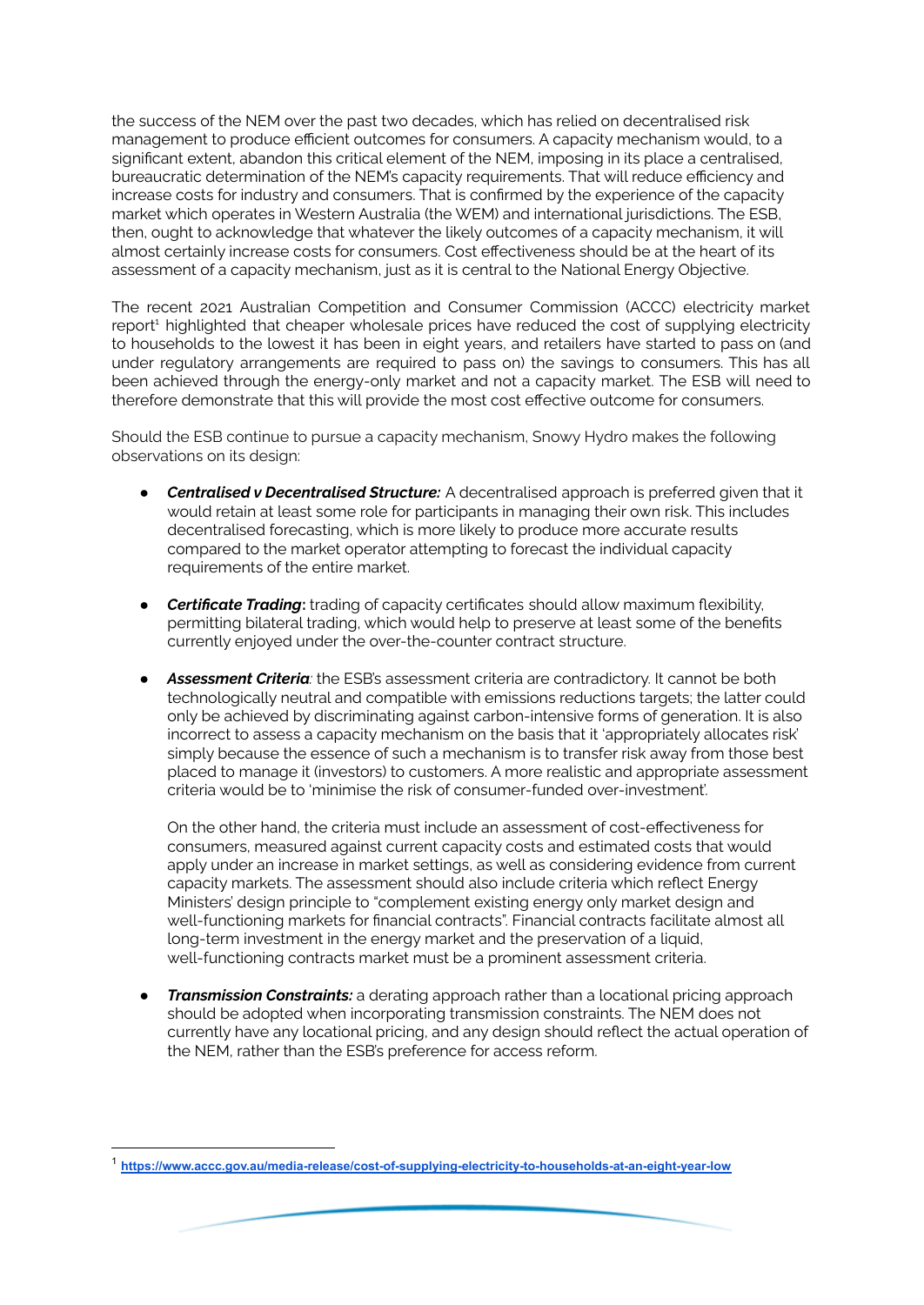# **Issues with Capacity Mechanisms and how Resources Adequacy can be solved by changes to Market Settings**

Understanding why a capacity mechanism would be damaging for consumers requires a consideration of the current market structure and its investment incentives. The NEM is an energy-only market under which generators are dispatched at or near short run marginal cost. This produces low average prices. Volatility in supply and demand produce occasional price spikes, which are often criticised by uninformed commentators as profiteering, but in fact, are a necessary and intended part of the NEM. Customers do not pay these price spikes; they are managed by electricity providers, who use a sophisticated contracts market to smooth out fluctuations and are able to provide a low average cost of supply. This structure ensures customers pay less, not more.

Without price strikes, there would be no investment and system security would deteriorate. When that occurs, investment must be mandated by the system operator and costs recovered from consumers or taxpayers. The latter, in essence, is a capacity mechanism. Unfortunately, even with the best intentions, centrally-led market investment is never as efficient as participants risking their own money. That is the experience of every capacity market in the world. It simply costs more to provide capacity and capacity is usually over-procured.

The ESB correctly notes that *"the NEM relies on spot price volatility and financial contracting to drive new investment"*. As a first step the ESB should consider revising market settings as a means to to encourage the timely entry of required generation and storage. It would recognise that market participants are best placed to manage their portfolio compositions and make their own decisions about entry and exit. If there is a shortfall in investment in firm resources then that is almost certainly a function of unnecessarily low market settings, which have caused 'missing money' and deterred investment.

It is the possibility of exposure to high prices, as much as the occurrence of them, which generates an efficient level of contracting demand from market customers and therefore an adequate level of capacity revenues for generators. The role of contract revenues means that the value of adjusting reliability settings in incentivising new investment cannot be determined simply by observing actual levels of market volatility. The fact that market conditions may have been relatively benign does not suggest that adjusting reliability settings is not an efficient way to improve reliability. Snowy Hydro believes that modest adjustments to the level of the MPC, to \$22,500/MWh, would be sufficient to materially improve resource adequacy in the NEM.

Beyond efficiency and cost advantages, adjusting market settings would have a number of other advantages. It would avoid a bureaucratic, ongoing regulatory infrastructure designed to allocate and enforce capacity requirements for every Market Customer. Consumers would be protected because, unlike a capacity mechanism, they would not guarantee capacity revenues of generators. Investment risk would remain with investors, not consumers. Above all it would maximise the benefits of competition. Adjusting market settings should not be treated by the ESB as an ancillary 'side issue' to this reform; it should be given at least equal prominence. Anything less would be a disservice to consumers.

## **NEM-wide capacity market working with design principles**

The ESB notes that the *"capacity mechanism is intended to create a clear, technology neutral, long-term signal for investment in both existing and new dispatchable capacity (such as coal, gas, batteries and hydro) to ensure reliable supply is maintained as the share of renewables grows rapidly"* while also noting that "*a capacity mechanism – provides the opportunity for consistent market-based signals across all NEM jurisdictions to support efficient existing resources and drives new investment in technologies*"

At the same time, Energy Ministers have provided the principles to guide the development of a capacity mechanism, including: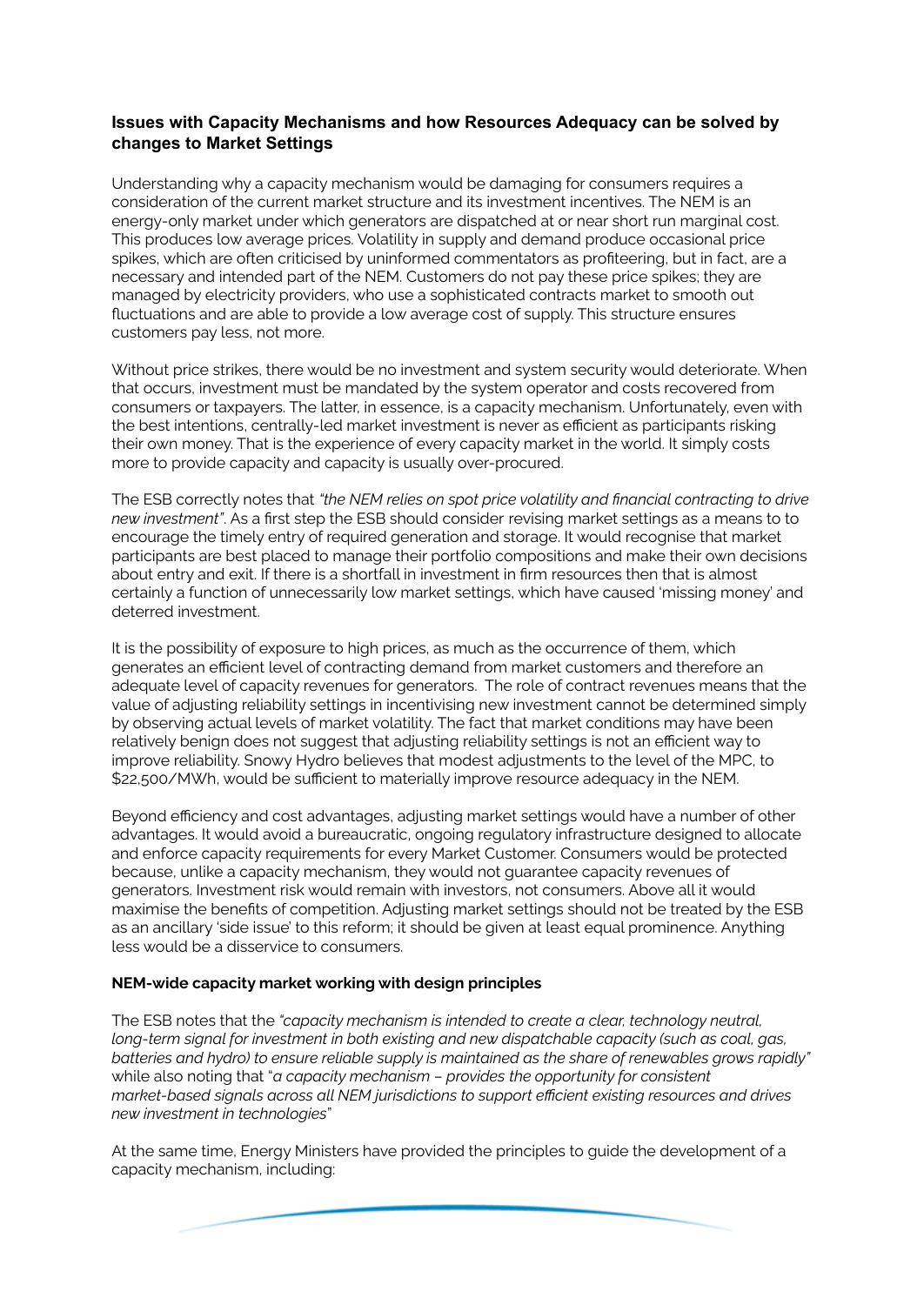- Enabling jurisdictions to opt out, via the National Electricity Law framework
- Enabling jurisdictions to opt in, through triggered thresholds for the mechanism.
- Jurisdictions determine, via their regulation, provided for in the National Electricity Law framework, which technologies are eligible for participation in a capacity mechanism in their region.

Considering these principles, the ESB should set out its views on the feasibility of a NEM-wide, consistent capacity mechanism which provides market signals across all jurisdictions, considering that jurisdictions have a unilateral right to opt out at any time, and how the ESB expect to include technologies such as coal, gas in certain states that may not be eligible for participation.

Throughout its resource adequacy design work, the ESB identified that the central benefit of getting this right was to provide much-needed certainty for market participants so they can make long-term investment decisions. A key component of the capacity mechanism is clearly national consistency, which is in the long term interests of consumers. If this can't be achieved then the capacity mechanism becomes a costly, ineffective burden for market participants.

Snowy Hydro agrees that a consistent approach across the NEM should be taken to energy policy with single consistent rules. This will create certainty, reduce complexity and provide confidence in investment. The ESB already has such a mechanism at hand, which are the market settings in the current, energy-only market.

# **Market mitigation**

It is unclear why the ESB is contemplating additional market mitigation measures. The relevant principles provided by Energy Ministers to guide the development of a capacity mechanism do not indicate any concern regarding a lack of competition and the ESB has not presented any evidence for misuse of market power, only speculative hypothesising. Furthermore, Snowy Hydro believes that the development of such measures exceeds the ESB's remit, given it was not tasked with assessing or designing market mitigation proposals and they could not reasonably be regarded as ancillary to a capacity market.

The NEM already contains a number of regulatory requirements which address market power, and these have been strengthened in recent years, including rebidding requirements and the Commonwealth's 'big stick' legislation. The ESB must explain why existing market power mitigation measures would not be sufficient to address any concerns it may have. It is noteworthy that the AER 2021 State of the Energy Market $^2$  recently did not identify any concerning exercise of market power. Instead the report highlighted reductions in input costs which were reflected in lower average generator offers, and short term price spikes which were driven by extreme weather and high demand.

The Project initiation paper states that a capacity mechanism may justify 'recalibrating' market settings. That appears to suggest that the MPC should be slashed under a capacity mechanism. That would dramatically reduce market-based incentives for contracting in the NEM, presumably replaced by centrally-determined contract requirements. That would in turn impair market dynamism and likely disrupt all on-foot contracts. Snowy Hydro has signed many over-the-counter contracts for tenors of 15 to 20 years, which are often supported by sophisticated third party funding arrangements. Structural changes in the level of the MPC or other market settings would re-open these contracts, giving rise to widespread disputes and, for complex contracts, likely termination. The ESB must, therefore, examine the effect of a capacity mechanism on contracts, particularly long-term contracts, before its review.

Snowy Hydro cautions against the use of examples from international or non-NEM jurisdictions in seeking to justify market mitigation mechanisms, given the very different structures of those markets. The structure of the Western Australian Market in particular is very different from the

<sup>2</sup>https://www.aer.gov.au/system/files/State%20of%20the%20energy%20market%202021%20-%20Full%20report\_1.pdf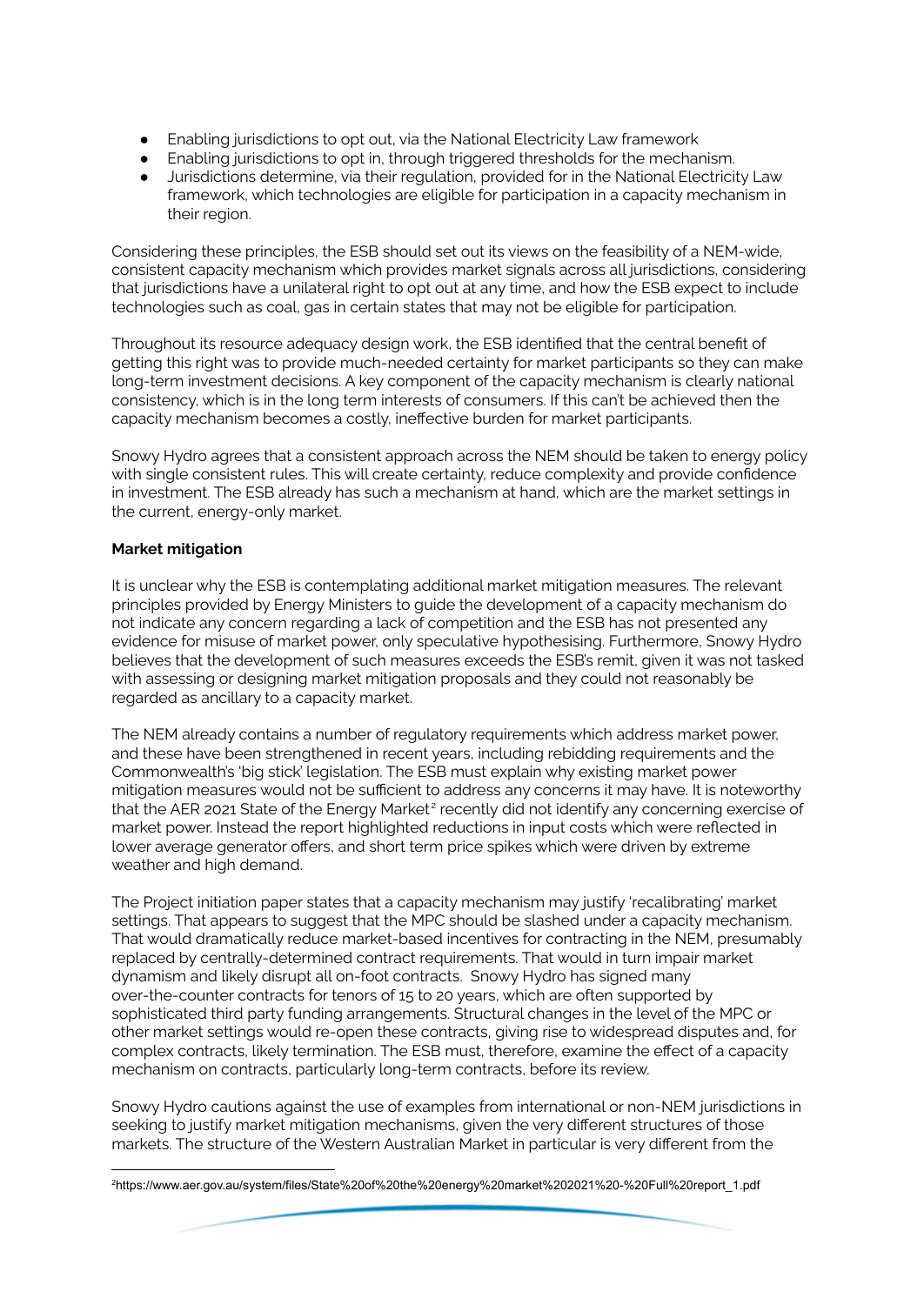NEM, with a continued dominance of a few large gas generators and no interconnection from other States. Across the NEM, market concentration is falling and this is likely to continue with the growth of renewables and the closure of coal fired power plants.

In summary, the imposition of further market mitigation measures is likely to impose additional costs and restrictions on generators without any corresponding benefits. Such measures are ultimately likely to prove costly for energy users, as generators seek to recover the additional compliance and administration costs.

#### **Comparison to international examples**

The ESB's focus on capacity mechanisms in other jurisdictions is welcome. However the ESB should not only consider the design aspects of these examples but also their performance. It is also unclear why, in assessing international examples, the ESB has not considered the Western Australian market (WEM) as that market most closely reflects the characteristics and capabilities of the existing assets in the NEM.

The evidence from the WEM and indeed international capacity markets is clear; they increase capacity costs for consumers. A recent research paper found that the cost of the WEM reserve capacity mechanism can make up 40 per cent of total costs, making the wholesale price higher than the NEM's energy only market $3$ , as seen below:



Wholesale price comparison between markets

The ESB needs to address the following issues with the WEM:

The chronic oversupply in the WEM which has resulted in capacity price not being highly responsive to the level of excess capacity and therefore not providing a strong incentive for plant retirements to correct imbalance

<sup>3</sup> Farhad Billimoria, 2021

https://www.linkedin.com/pulse/resource-adequacy-back-basics-farhad-billimoria/?trackingId=9nTrwShVT3SpZqg1esplGw%3D %3D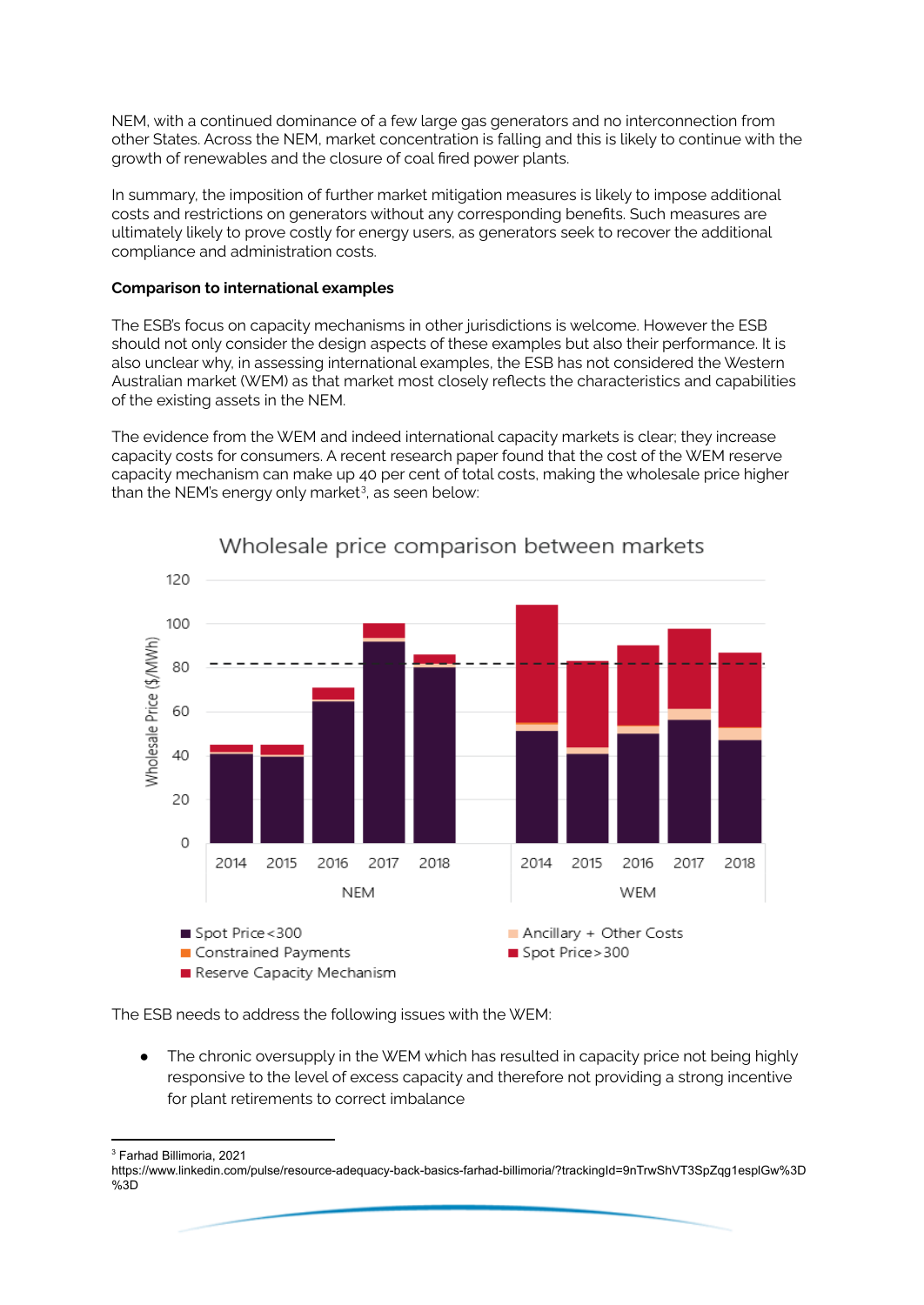• The WEM capacity formula has created significant price risks for investors in new capacity in the WEM which encourage proponents to enter bilateral contracts to secure new capacity

The ESB previously indicated that it was considering the French capacity mechanism, under which retailers/large users must have enough reliability certificates to cover their share of demand for up to 15 days each winter. A key issue with the French capacity market has been the lack of long-term signals for new investment which was highlighted by the European Commission, and as a result, the final design of the French Capacity mechanism was augmented to allocate seven-year contracts to support new projects. This demonstrates how capacity markets create continued intervention, far in excess of energy-only markets (eg. the NEM).

France launched its capacity market in 2016 in a bid to ensure the country had available capacity to meet winter demand and at the same time enable producers to recoup their fixed costs. However, the auctions have seen huge swings in prices over the past year.



# *Increase in the prices of the French Capacity Mechanism auction 4*

This upward trend reflects an anticipation of tension on the balance of the French electricity system for the winter of 2021/2022. The announced closure of coal-fired power plants this year may also play a role, as there will be no capacity available this winter.

A capacity market was also introduced in the UK in 2014, for similar reasons to those now proposed by the ESB; to improve security of supply, safeguard against future blackouts and increase market stability from year to year. However, the experience of the market suggests it has proven poor value for money, with the most recent auction delivering a record 'T-1' clearing price. 5 In the longer 'T-4' auction, only 4.25% of capacity was awarded to new build projects, suggesting it has not proven successful in stimulating new investment.

<sup>4</sup> <https://www.flexcity.energy/it/increase-the-prices-of-the-french-capacity-mechanism-auction>

<sup>5</sup>https://www.emrdeliverybody.com/Capacity%20Markets%20Document%20Library/Capacity%20Market%20Auction%20T1%20 DY21-22%20Final%20Results.pdf